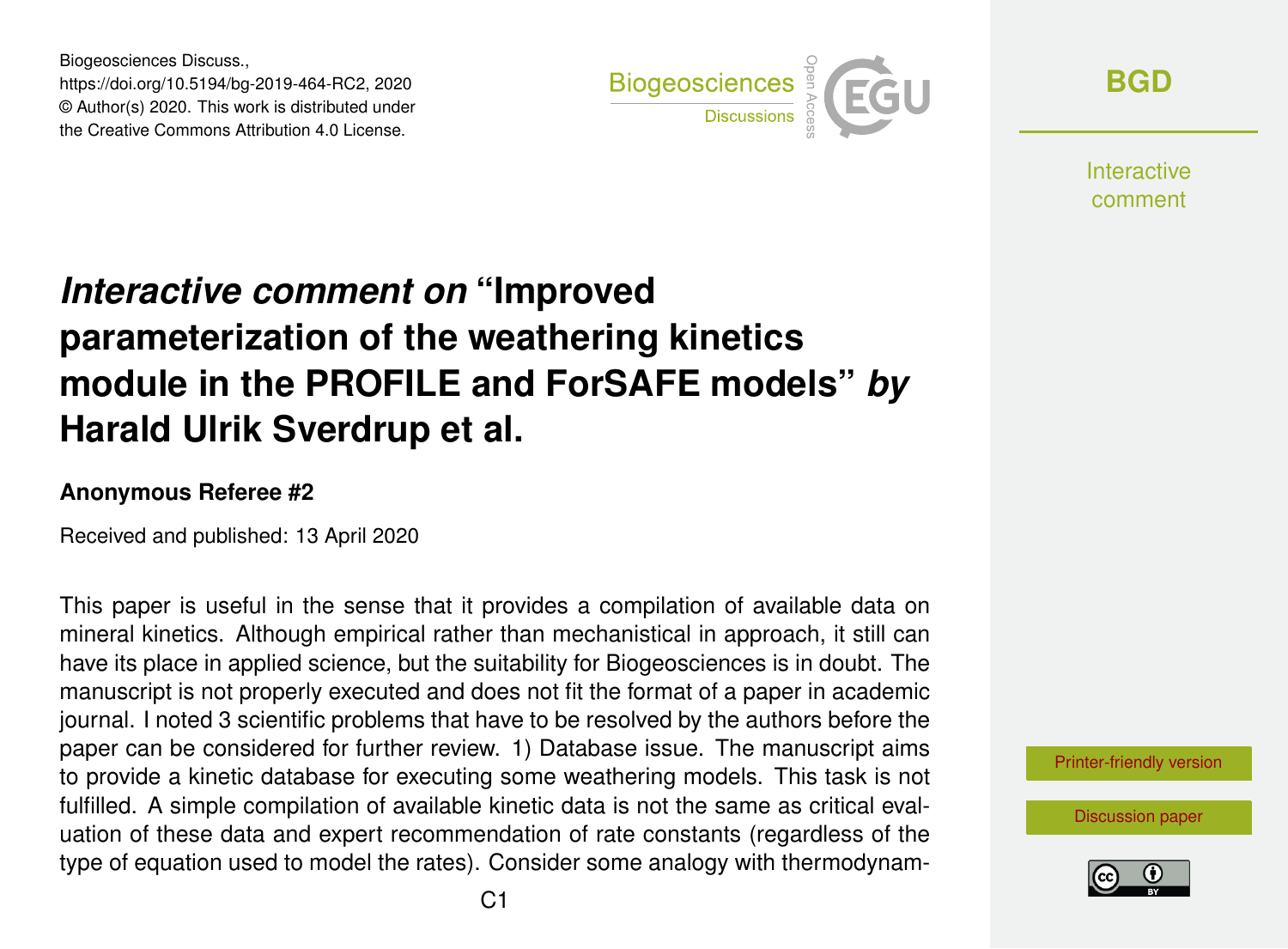ics. A database used in any thermodynamic model is a product of EXPERT evaluation of available thermodynamic information data, and recommendation of definite values based on expert judgement of various experimental (or modeling - if needed) works. The same should be clearly done for kinetic database, but this step is missing or not presented in the manuscript. The table of recommended kinetic constants should contain at least some pertinent references in the way it is organized for thermodynamic databases. Example is given in L598-605. This is totally unacceptable. Original data and their quality evaluation should be presented. Another example is L 921-923: the use of inter-mineral interpolations and of analogues is totally obscure.

2) Natural application issue. The dissolution of alumosilicates, at far from equilibrium conditions at least, is controlled by activity of free Al3+(aq) in solution (unequivocally demonstrated by group of Schott, Oelkers). The binding of Al3+ to natural organic ligands decreases the activity of main inhibitor of alumosilicate dissolution and thus increases the rates. This Al complexation is not considered (or not described) in the model because simple organic ligands (carboxylates, aromatic) cannot be used to predict Al3+ speciation in the presence of complex fulvic and humic acids, as well as organo-mineral (Al, Fe) colloids. The authors mention some acids (L306-307) but what are these acids? Some soils contain 5-10 cm of organic layer and then the mineral layer occurs. These minerals will interact with DOM. The equation 13 is not justified. Why mineral dissolution should be slowing with increasing organic ligand concentration (L395)? This contradicts to a large body of knowledge on mineral dissolution, notably of alumosilicate minerals. How the secondary mineral precipitation was modelled?

3) The quality of modeling is not demonstrated. The use of Na (Figs 13, 14, 15) without considering stoichiometry and Si release rate is not suitable. Original data allowing to see the quality to modeling should be presented. The model curves should be given for other plots (Figs 16 -18). Overall, the need of the empirical adjustments (braking functions) is not clear or not presented. There are robust equations of mineral dissolution rates, cited in L 904-905

## **[BGD](https://www.biogeosciences-discuss.net/)**

Interactive comment

[Printer-friendly version](https://www.biogeosciences-discuss.net/bg-2019-464/bg-2019-464-RC2-print.pdf)

[Discussion paper](https://www.biogeosciences-discuss.net/bg-2019-464)